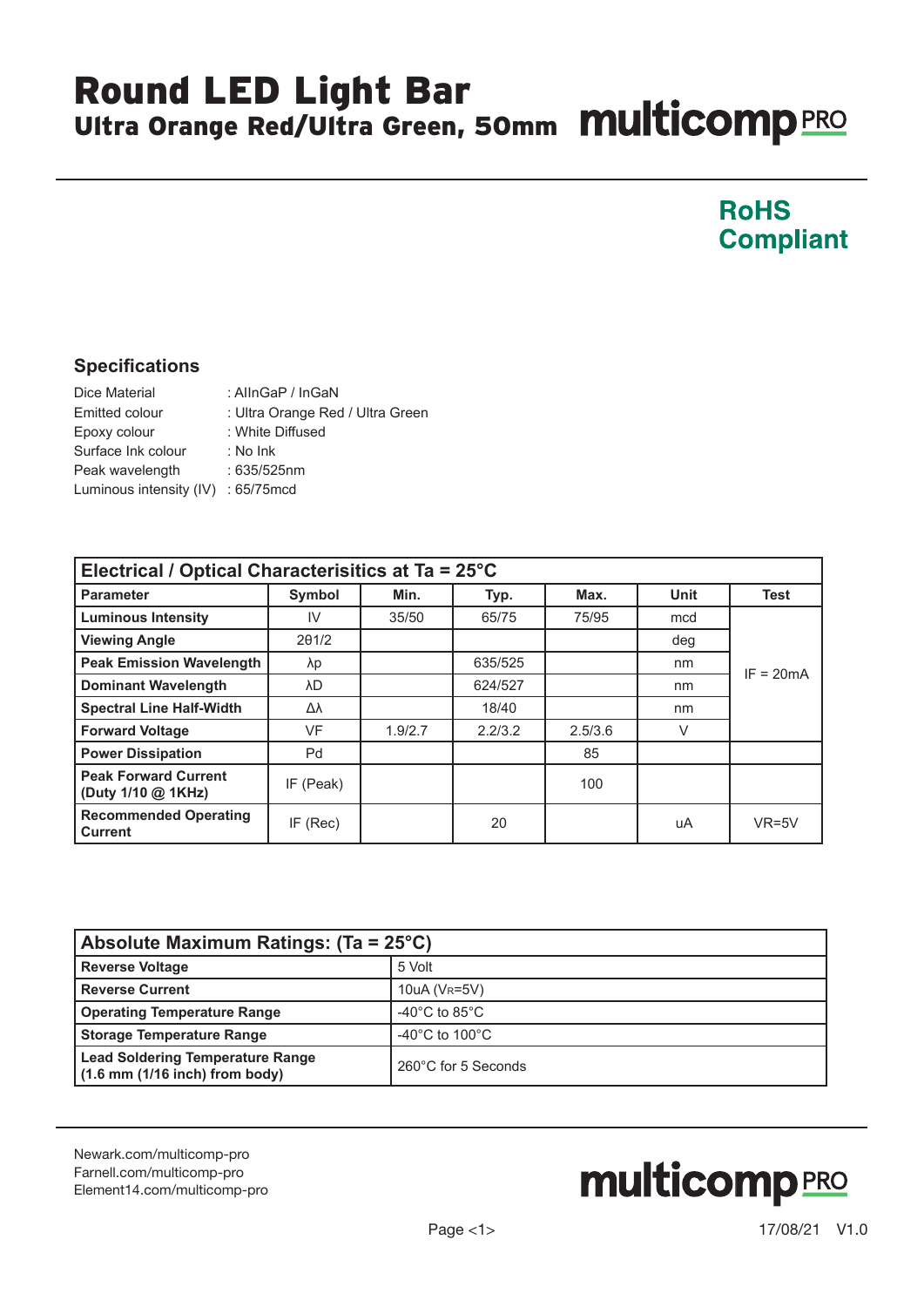## Round LED Light Bar Ultra Orange Red/Ultra Green, 50mm **Multicomp** PRO



[Newark.com/multicomp-](https://www.newark.com/multicomp-pro)pro [Farnell.com/multicomp](https://www.farnell.com/multicomp-pro)-pro [Element14.com/multicomp-pro](https://element14.com/multicomp-pro)

**multicomp**PRO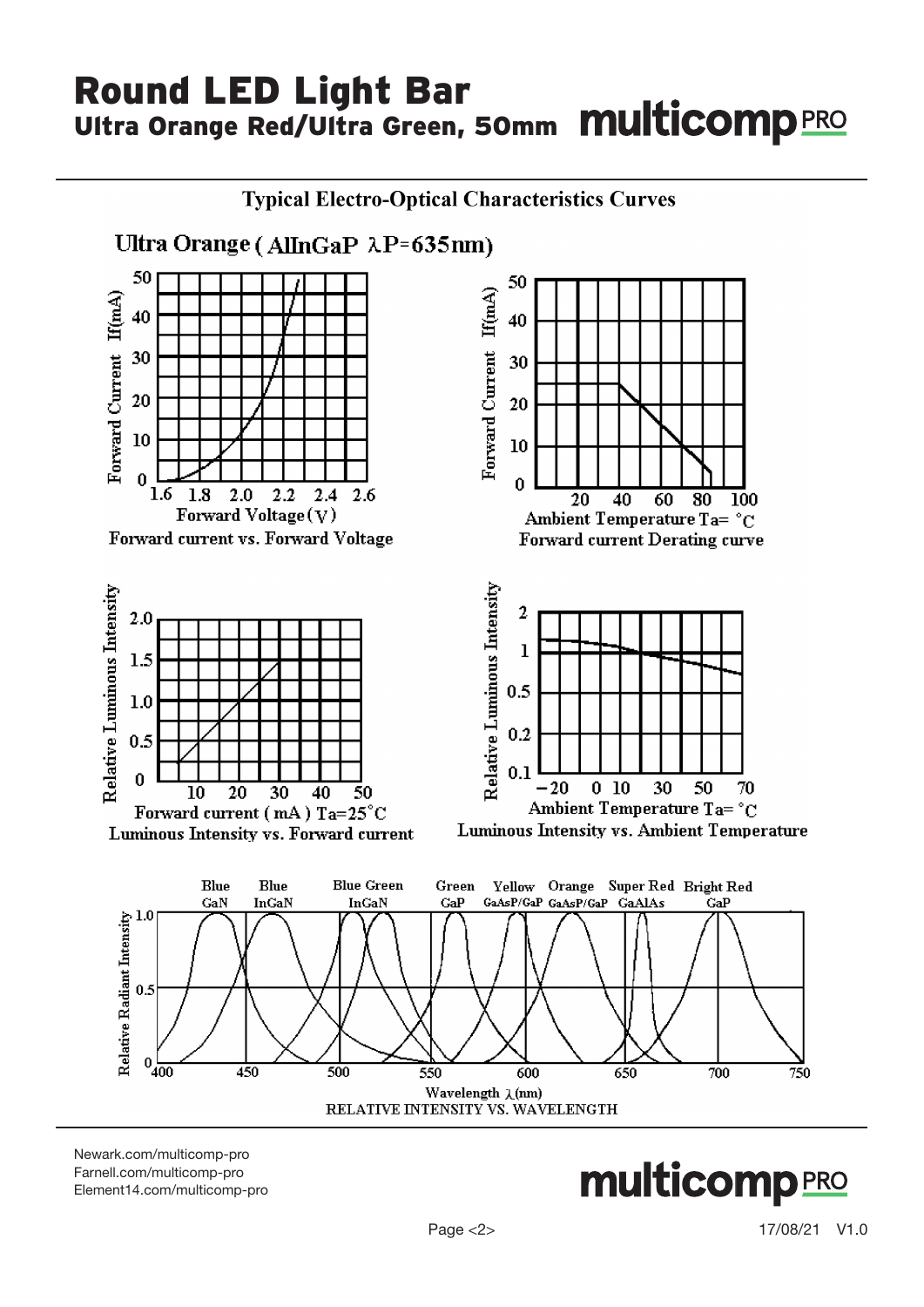# Round LED Light Bar Ultra Orange Red/Ultra Green, 50mm **multicomp** PRO



[Newark.com/multicomp-](https://www.newark.com/multicomp-pro)pro [Farnell.com/multicomp](https://www.farnell.com/multicomp-pro)-pro [Element14.com/multicomp-pro](https://element14.com/multicomp-pro)